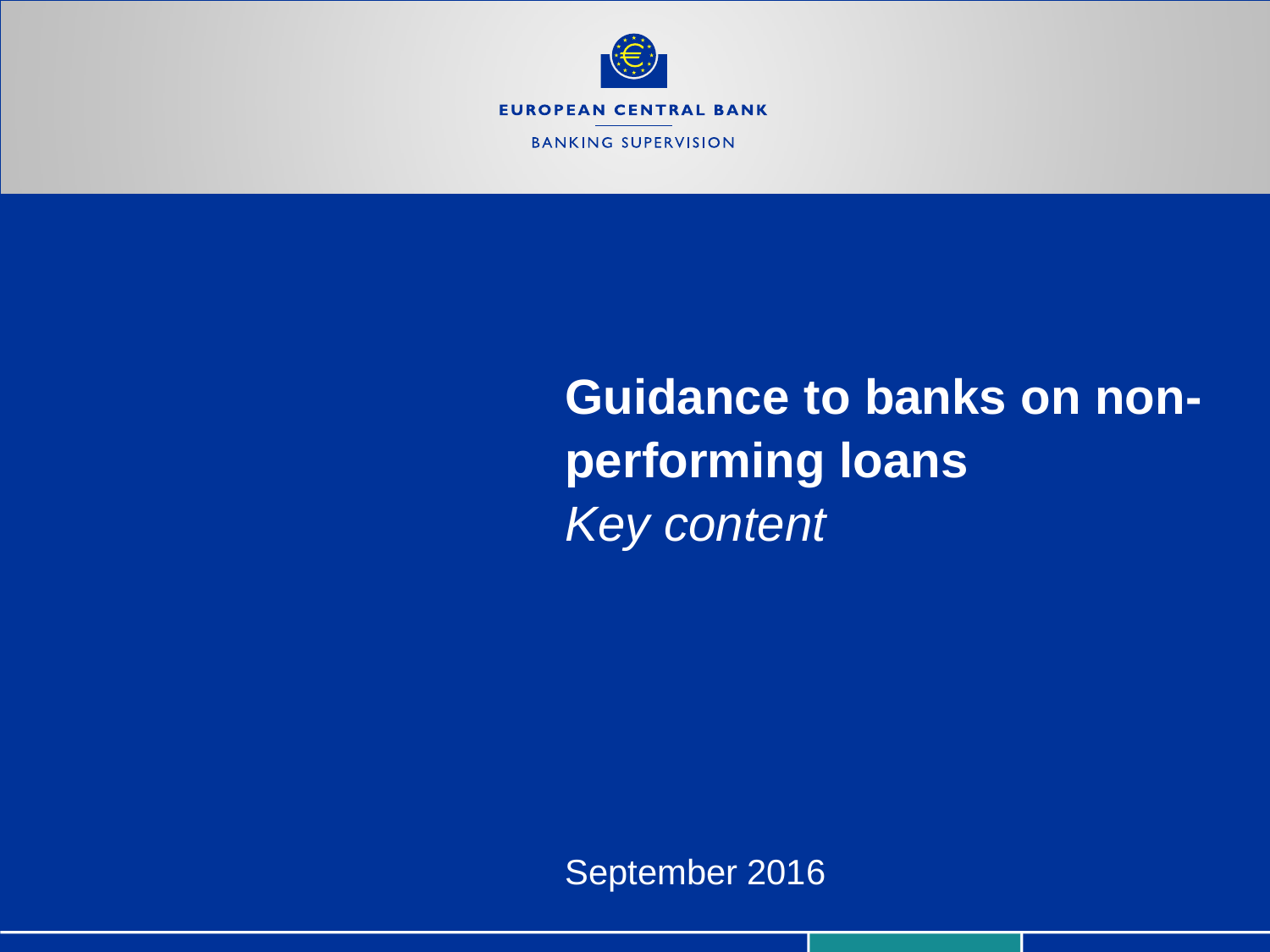- The aim of this presentation is to summarise the main content of the "Guidance to banks on non-performing loans" launched by the ECB for public consultation in order to facilitate the consultation process.
- Please note, however, that consultation feedback should relate to the guidance document only and not to this summary.
- In case of doubt, the content of the guidance document prevails.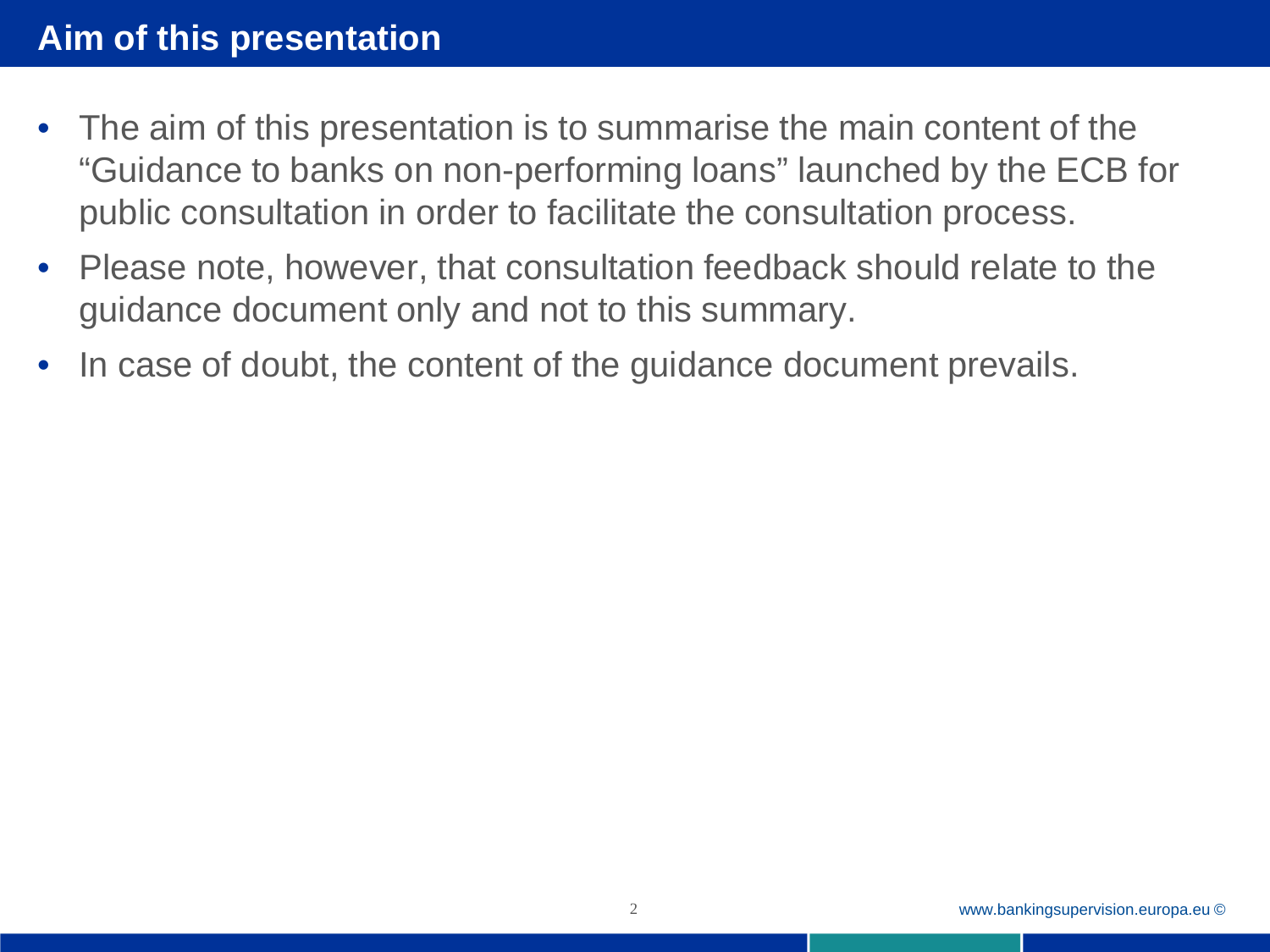- 1. Introduction
- 2. NPL strategy
- 3. NPL governance and operations
- 4. Forbearance
- 5. NPL recognition
- 6. NPL impairment measurement and write-offs
- 7. Collateral valuation of immovable property Annexes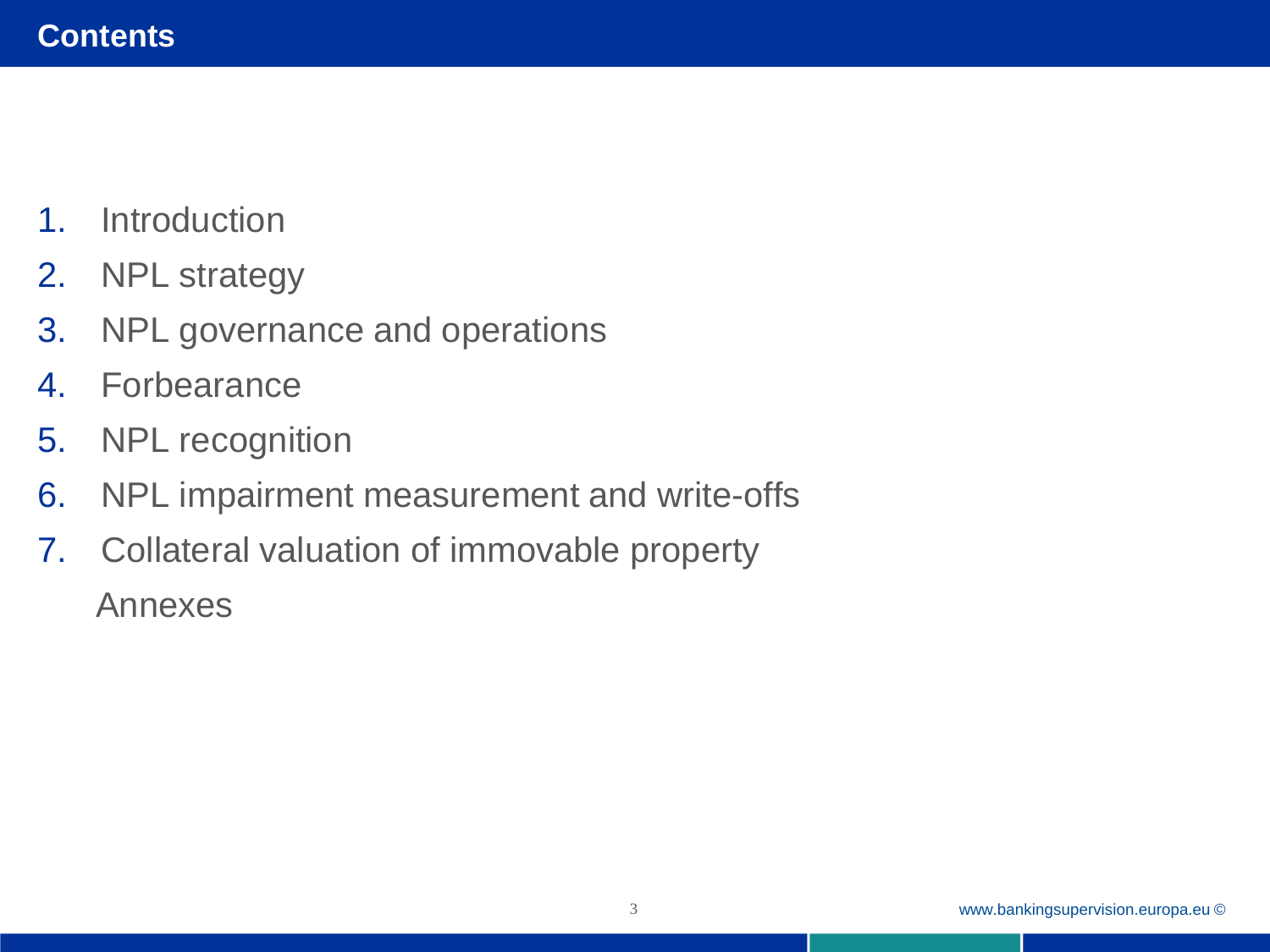| <b>Context</b>                   | Deliberate and sustainable reduction of non-performing loans (NPLs) in banks'<br>balance sheets is beneficial to the economy from a micro- and macroprudential<br>perspective.<br>This guidance is the result of intensive work by supervisory teams on NPLs.<br>It contains a collection of best practices and constitutes banking supervision<br>expectations from now on.                                                                                               |
|----------------------------------|----------------------------------------------------------------------------------------------------------------------------------------------------------------------------------------------------------------------------------------------------------------------------------------------------------------------------------------------------------------------------------------------------------------------------------------------------------------------------|
| Applicability of the<br>guidance | The guidance is addressed to all significant institutions (SIs) supervised directly<br>under ECB banking supervision, including their subsidiaries, both national and<br>international. Principles of proportionality and materiality apply, e.g. parts of<br>chapters 2 and 3 on NPL strategy, governance and operations may be more<br>relevant for banks with high levels of NPLs.                                                                                      |
|                                  | A guidance is a non-binding instrument; however, deviations should be explained<br>and substantiated upon supervisory request. Binding laws, regulations or accounting<br>rules addressing the same issue should obviously be complied with; the guidance is a<br>supervisory tool which, in the case of non-compliance, may trigger supervisory<br>measures. Whenever possible, however, banks need to foster a timely convergence<br>of regulatory and accounting views. |
| Scope of the guidance            | The guidance addresses all non-performing exposures (NPEs) following the<br>European Banking Authority (EBA) definition, as well as foreclosed assets, and<br>also touches on performing exposures with an elevated risk of turning<br>non-performing. NPLs and NPEs are used interchangeably within this<br>guidance.                                                                                                                                                     |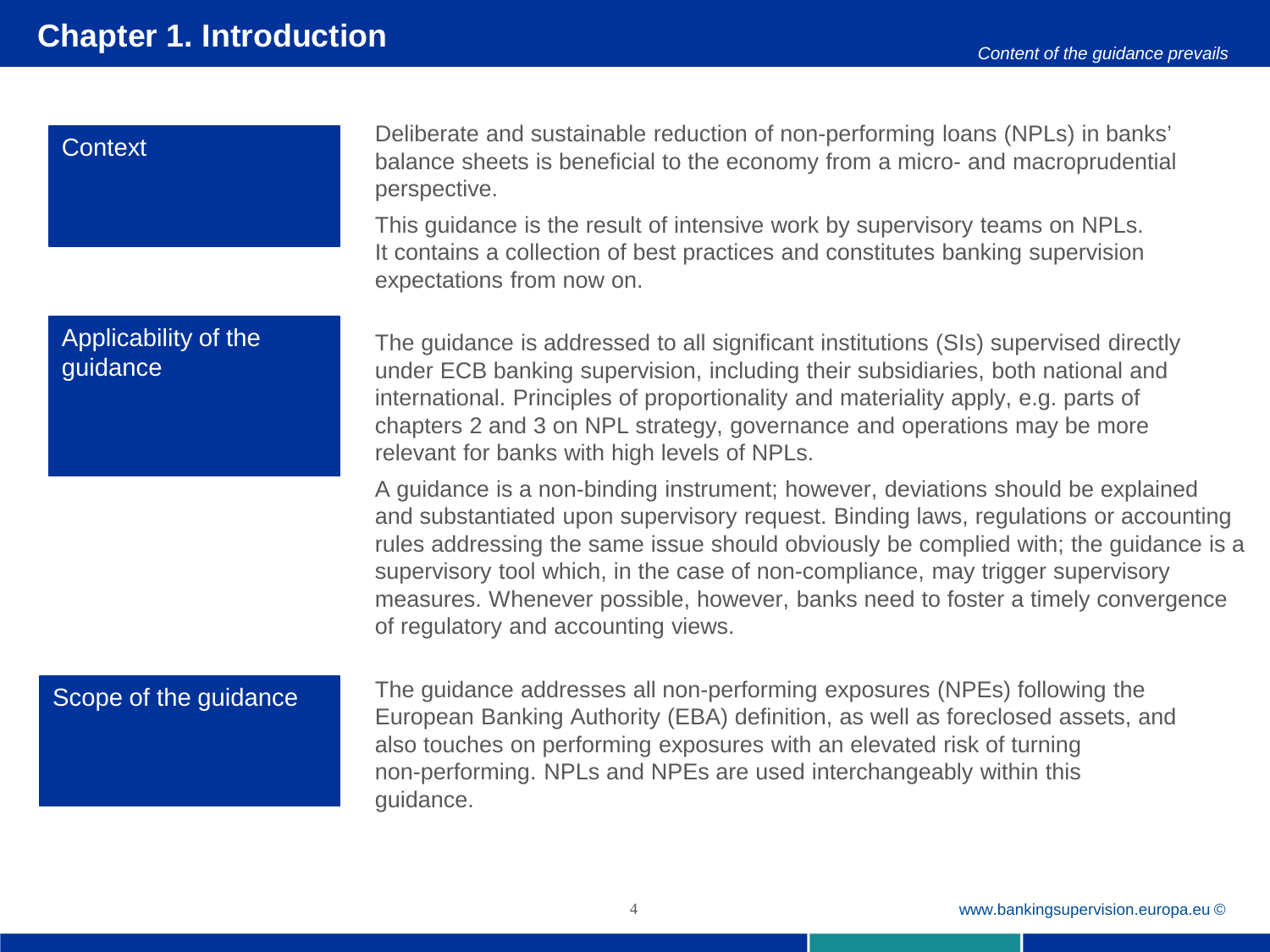**To develop and implement a fit for purpose NPL strategy, banks should:**

NPL strategy assumptions and self assessment

NPL strategy development and implementation

- assess and regularly review their operating environment including:
	- internal capabilities;
	- external conditions (macro, market, investors, servicing, legal, tax, etc.);
	- capital implications, analysis and projections;
- consider/analyse all available strategic options and their combinations, including:
	- hold/forbearance strategy;
	- active portfolio reductions through sales;
	- taking collateral onto balance sheet;
	- legal options including out-of-court options;
- establish targets by portfolio (including foreclosed assets, if relevant), defining:
	- sustainable long-term NPL levels;
	- medium-term (3yr) quantitative targets for gross/net NPL reduction and NPL flows;
	- short-term (1yr) quantitative targets for gross/net NPL reduction and/or NPL flows;
- develop operational/implementation plan including investments (e.g. IT and reporting), staffing, organisation, etc.;
- provide summary of NPL strategy/targets and operational plan to ECB Banking Supervision annually.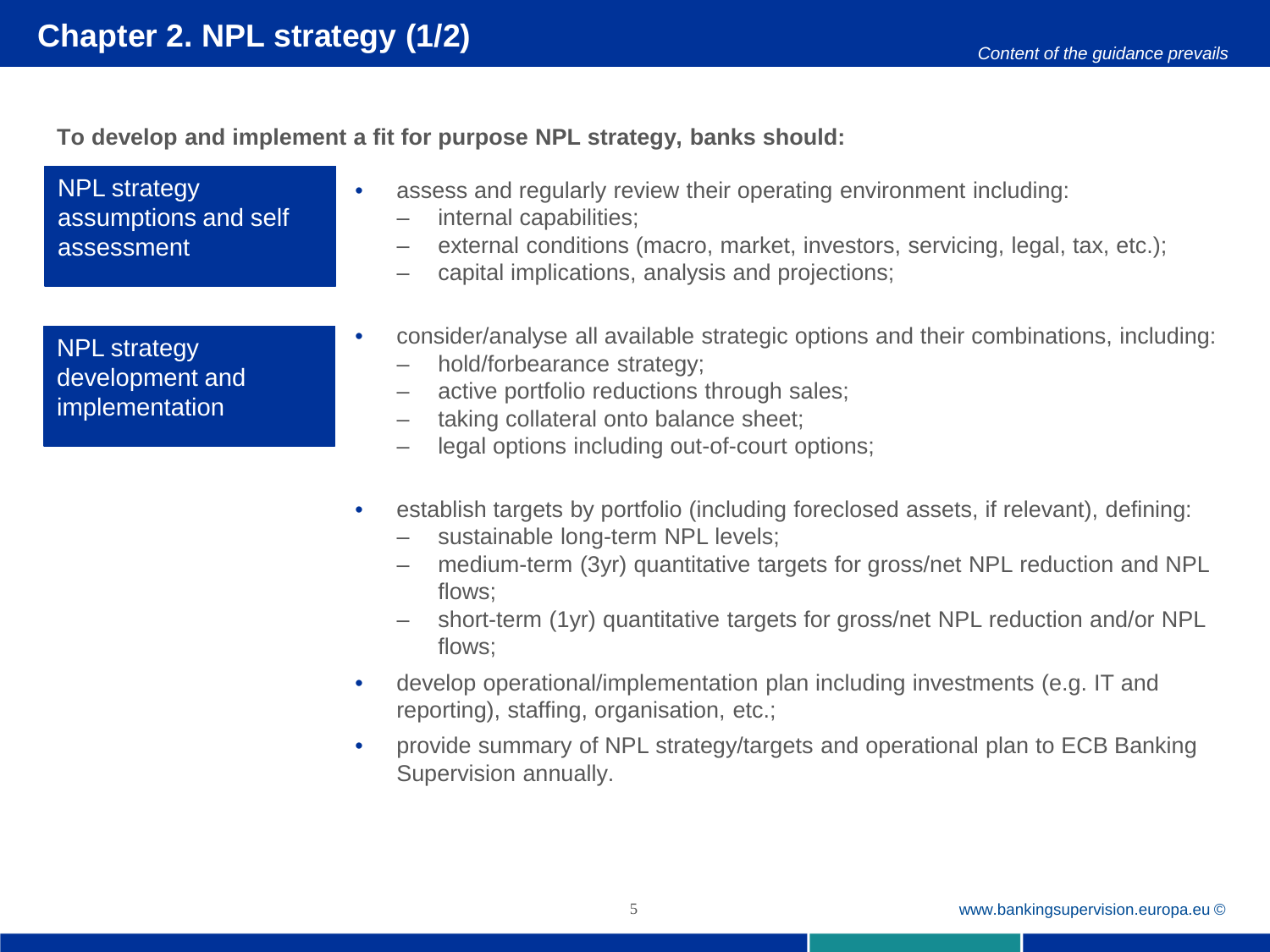**To embed a fit for purpose NPL strategy, banks should:**

Embedding the NPL strategy

- regularly review NPL strategy and assumptions;
- implement reporting on NPL targets and operational effectiveness;
- align with performance management/incentives;
- integrate in business plan/projections and risk management framework.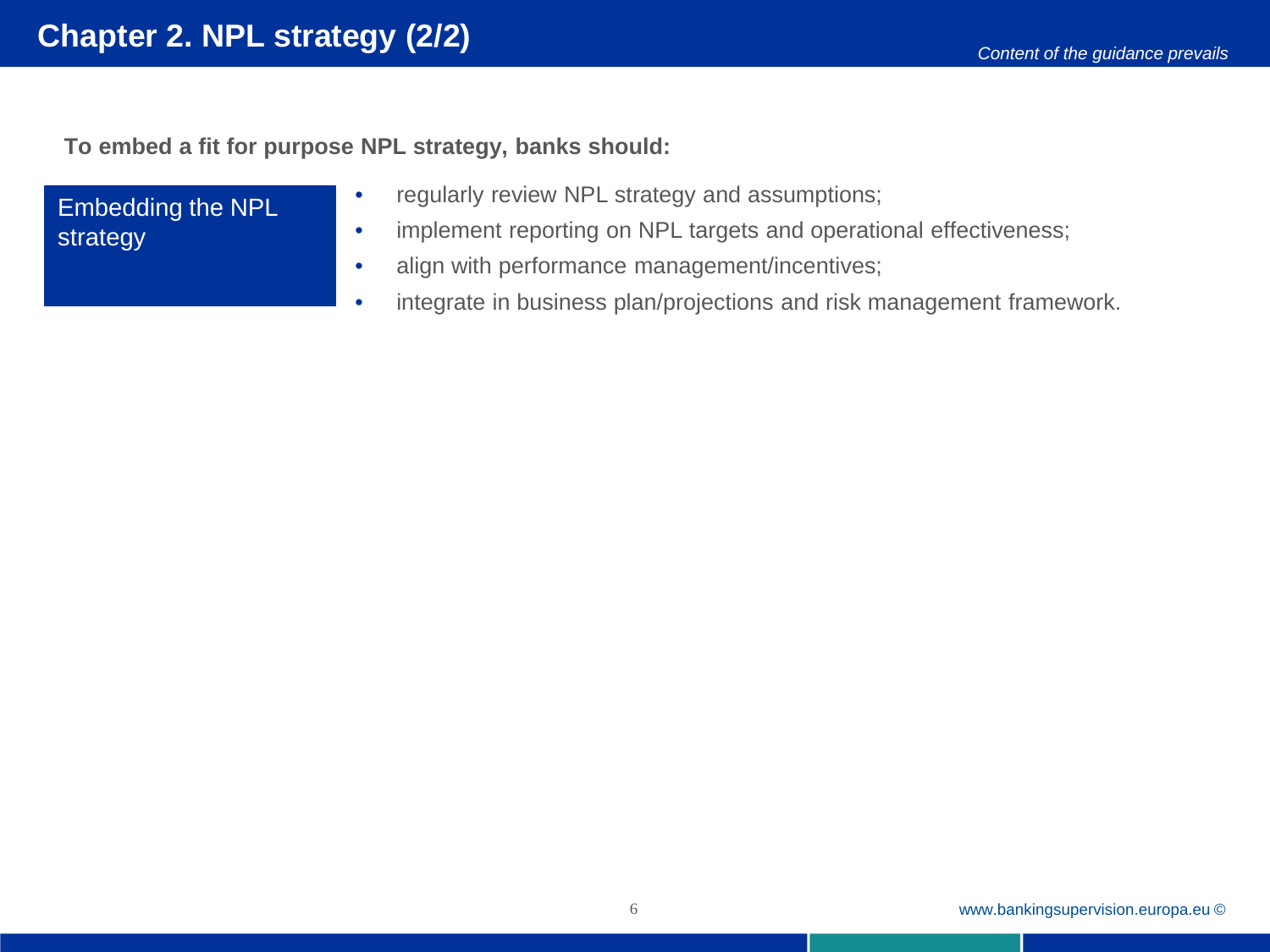**To address NPL issues in an efficient and sustainable way:**

Steering and decisionmaking The **management body** should: • annually approve NPL strategy and operational plan; • oversee the implementation of the NPL strategy; • define management objectives and incentives for NPL workout activities; • define adequate approval processes for NPL workout decisions; • ensure sufficient internal controls over NPL management processes and approve related policies; • have sufficient expertise with regard to the management of NPLs. **Banks** should: • establish separate and dedicated NPL workout units (WUs) which help to eliminate potential conflicts of interest with loan granting and ensure sufficient NPL expertise; • establish different NPL WUs for different phases of the NPL life cycle; • implement clear hand-over triggers from one WU to the other concerning: – early arrears; – late arrears/restructuring/forbearance; NPL operating model

- liquidation/debt recovery/legal cases/foreclosure;
- management of foreclosed assets (or other assets stemming from NPLs).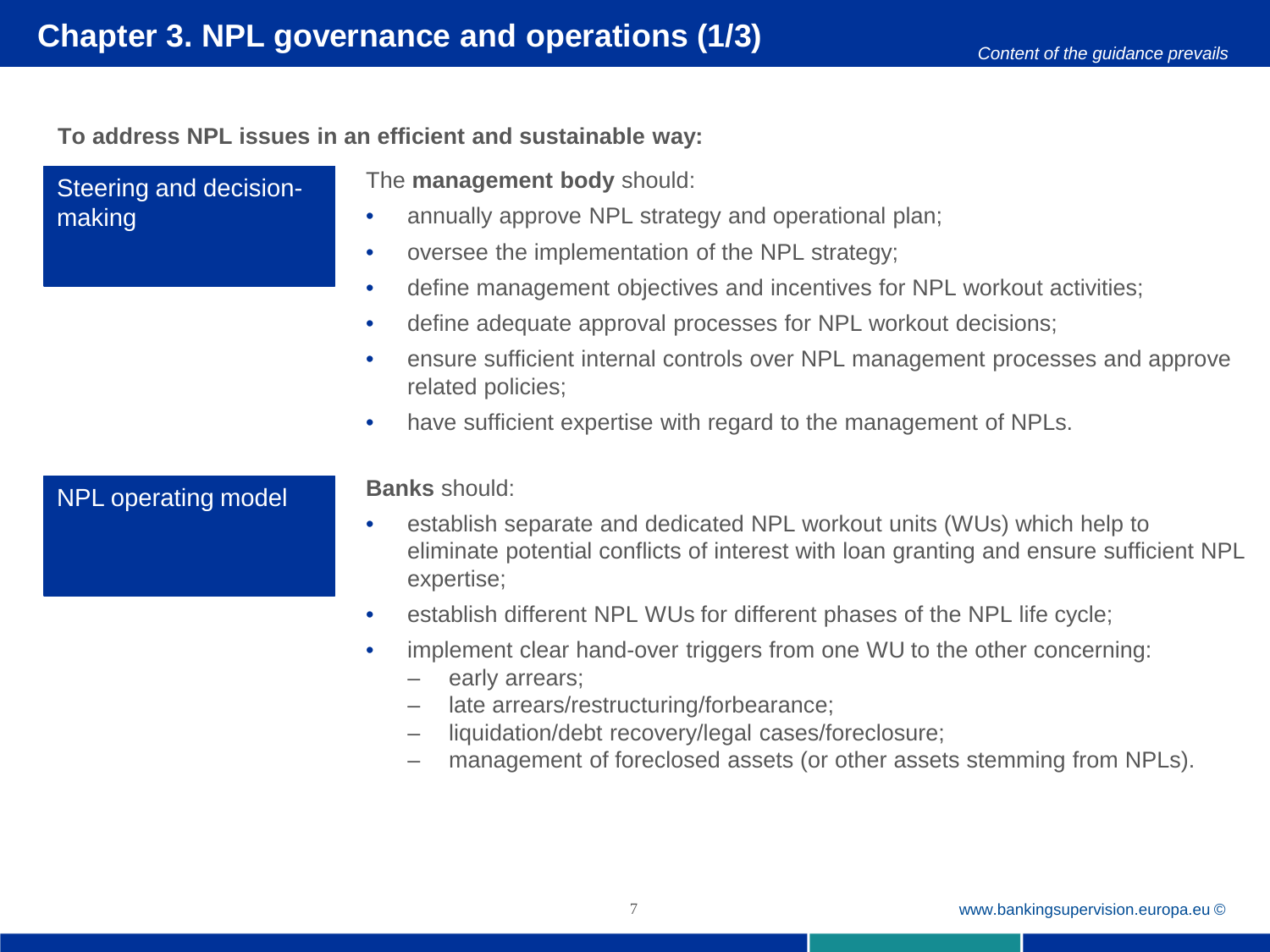#### NPL operating model

**Banks** should (continued):

- apply a sophisticated portfolio segmentation approach to group borrowers with similar characteristics requiring similar treatments;
- ensure NPL organisation, including management, is proportionate to NPL risk (NPL expertise should be built up systematically);
- ensure there is an adequate infrastructure for NPL WUs and related control functions (e.g. IT system, tools, access to external registers, forbearance options).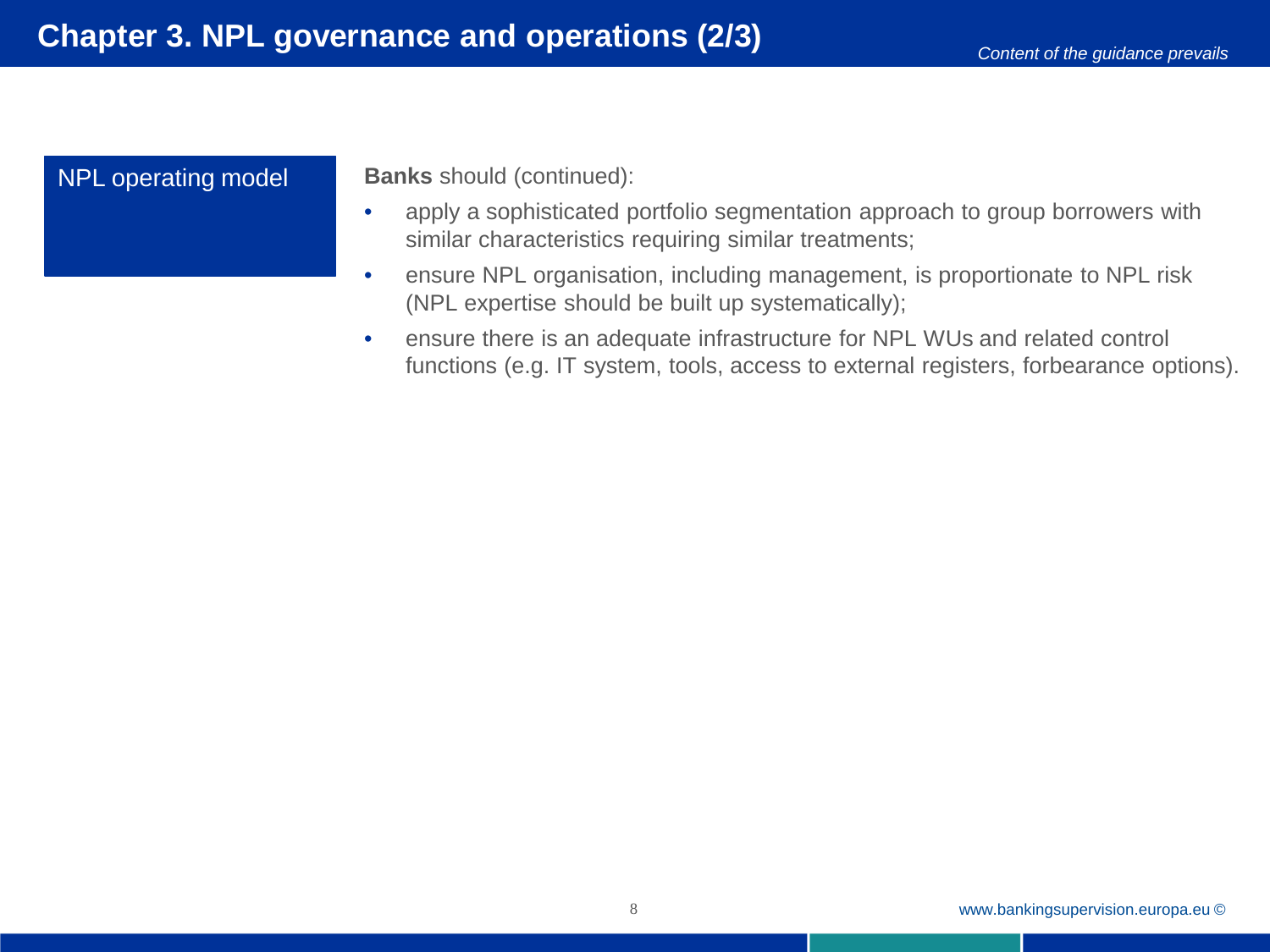**Banks** should:

| <b>Control framework</b> | clearly assign roles across all three lines of defence;<br>$\bullet$<br>establish policies linked to NPL workout concerning: (1) arrears/NPL management<br>$\bullet$<br>policy; (2) forbearance policy; (3) debt recovery/liquidation/enforcement policy;<br>(4) debt-asset swap/foreclosure policy; (5) multi-bank distressed debt policy;<br>(6) collateral policies; (7) provisioning policy;                                                 |
|--------------------------|--------------------------------------------------------------------------------------------------------------------------------------------------------------------------------------------------------------------------------------------------------------------------------------------------------------------------------------------------------------------------------------------------------------------------------------------------|
| <b>NPL monitoring</b>    | develop framework of key performance indicators (KPIs) to measure progress<br>$\bullet$<br>regarding NPL workout activities;<br>consider grouping KPIs into several high-level categories:<br>$\bullet$<br>high-level NPL metrics;<br>- customer engagement and cash collection;<br>forbearance activities (e.g. redefault rates);<br>liquidation activities;<br>other (NPL-related P&L items, foreclosed assets, outsourcing activities, etc.); |
| Early warning process    | ensure suitable early warning system with focus on transaction/borrower level -<br>$\bullet$<br>consider indicator examples provided in the Annex;<br>implement automated workflow (including alerts and action checks) to ensure<br>$\bullet$<br>effective and efficient processes;<br>define suitable actions and limit management discretion; implement regular<br>$\bullet$<br>reporting on alerts and actions taken.                        |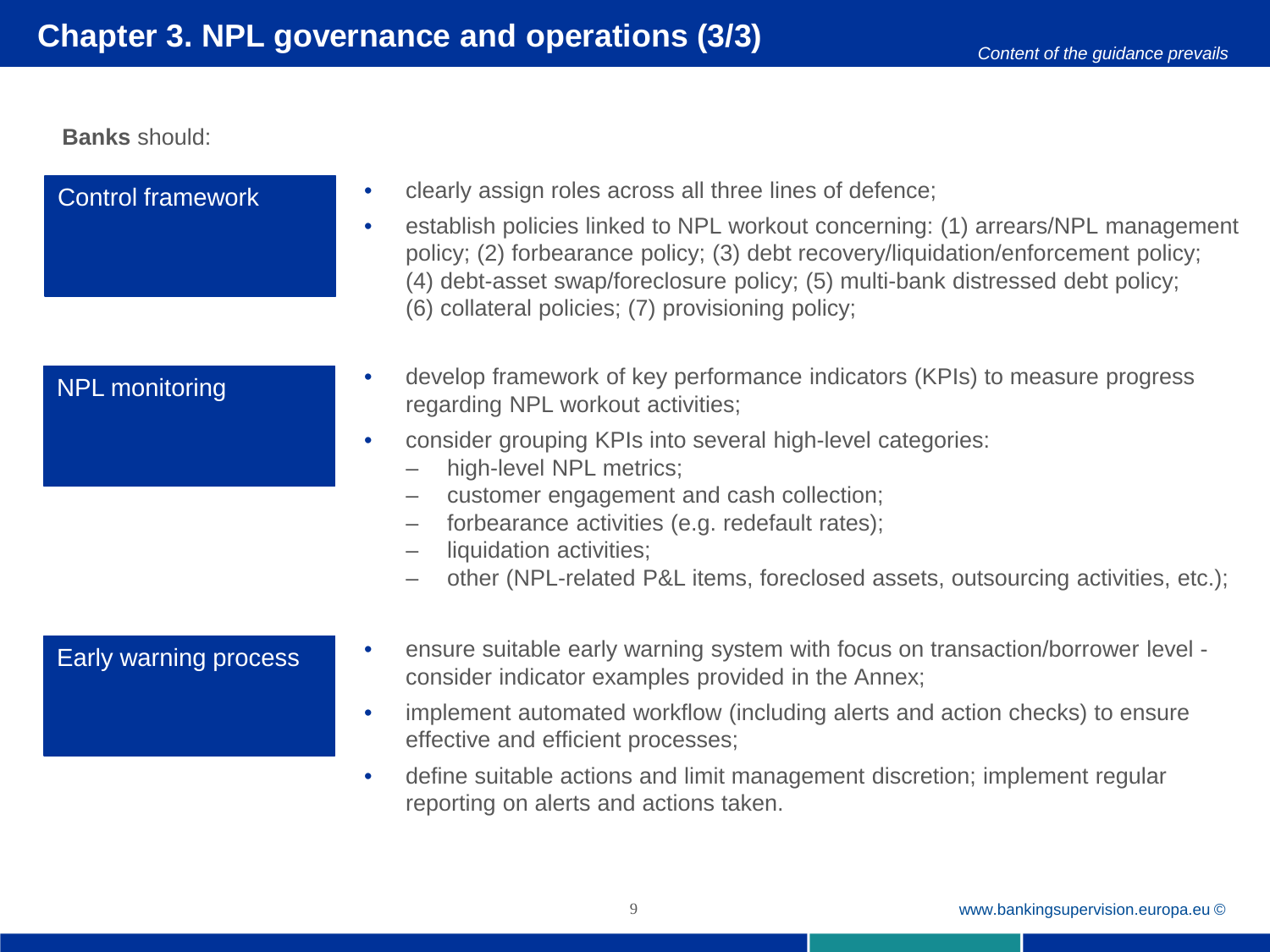Forbearance options and their viability

The focus of this chapter is on the viability of forbearance solutions and forbearancegranting processes and not on forbearance classification.

It is useful to distinguish between short-term and long-term options embedded in the forbearance solution:

- Viable long-term forbearance options have the following characteristics:
	- the borrower can afford them based on an affordability assessment;
	- they address the arrears in full or at least to a large extent;
	- no long-term forbearance options have been granted before.
- Short-term options address difficulties of a temporary nature (maximum 2 years) and should only be offered/considered viable under strict conditions. Examples of short-term options include interest only or reduced payments, grace period/payment moratorium and arrears/interest capitalisation.

Sound forbearance processes and affordability assessment

#### **Disclosure**

Borrower affordability assessment is always required.

Banks should:

- use standardised forbearance products and decision trees wherever possible;
- compare other NPL workout options (e.g. legal options) before decision is made;
- establish forbearance milestones and monitoring for each solution;
- disclose, among other items: credit quality of forborne exposures (including classification, provision, collateral and guarantees), quality of forbearance (e.g. redefault rates), net present value impact;
- note that supervisory reporting on exposures by type of forbearance option is needed.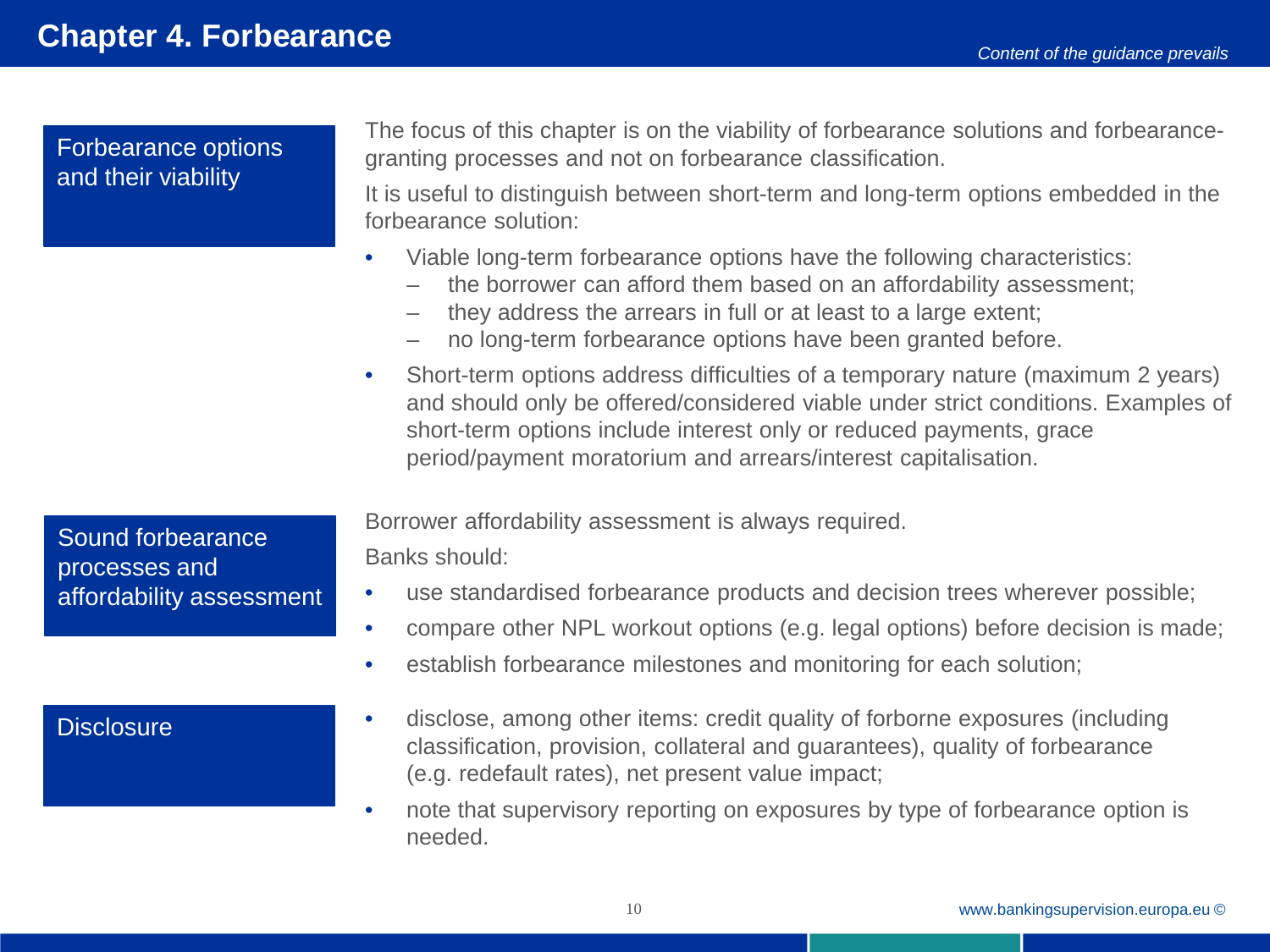**To ensure a consistent approach, banks should:**

| Implementation of NPE<br>definition and link to<br>forbearance | apply regulatory definition of non-performing exposures and related publications<br>by EBA;<br>implement in-bank policy clarifications regarding:<br>$\bullet$<br>past-due criterion, for instance on past-due counting and materiality threshold;<br>"unlikely to pay" criterion, including a clear list of triggers;<br>-<br>identification, classification and cure criteria for forborne exposures;<br>$\overline{\phantom{0}}$<br>implement clarifications on consistent definition at the banking group level for<br>$\bullet$<br>groups of connected clients, obligor "pulling effect", and classification of the<br>operation in its entirety; |
|----------------------------------------------------------------|--------------------------------------------------------------------------------------------------------------------------------------------------------------------------------------------------------------------------------------------------------------------------------------------------------------------------------------------------------------------------------------------------------------------------------------------------------------------------------------------------------------------------------------------------------------------------------------------------------------------------------------------------------|
| Links between<br>regulatory and<br>accounting definitions      | align regulatory and accounting definitions wherever possible;                                                                                                                                                                                                                                                                                                                                                                                                                                                                                                                                                                                         |
| <b>Disclosure</b>                                              | use the EBA's Implementing Technical Standards (ITS) supervisory reporting<br>$\bullet$<br>requirements for NPE and forbearance as supported by the European Securities<br>and Markets Authority (ESMA) for public disclosure;<br>reconcile any deviations between exposure classification in accounting and<br>$\bullet$<br>regulatory view (conceptual and quantitative);                                                                                                                                                                                                                                                                            |

• disclose assumptions underlying the definition of impaired financial assets (including materiality thresholds or methods used for past-due counting), in addition to disclosures already requested under IFRS 7.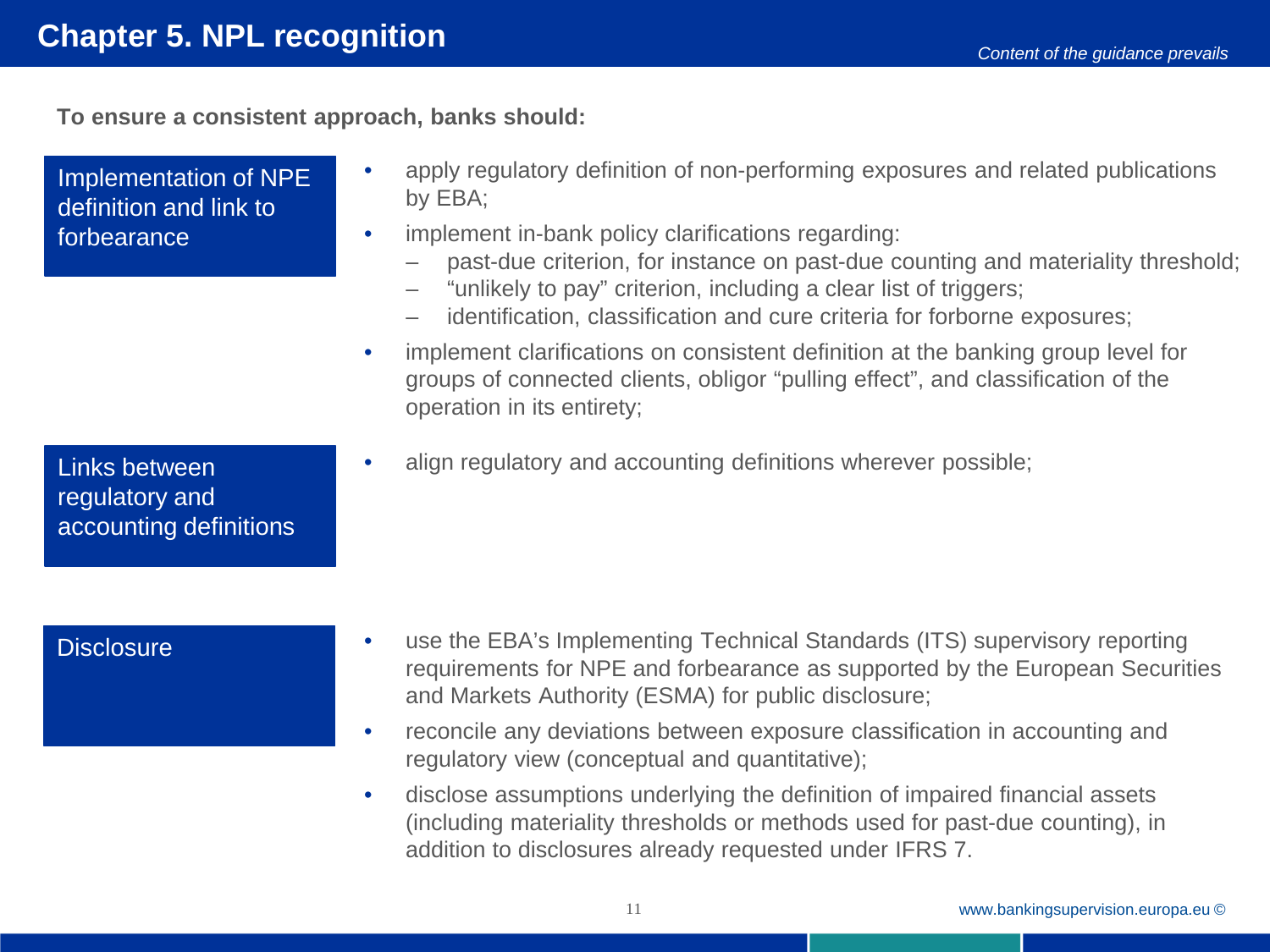12 m.m. monthly paragements www.bankingsupervision.europa.eu ©

#### To apply best practices in NPL impairment recognition, banks should:

| Individual estimation of<br>provisions               | define criteria for exposures requiring individual assessment of provisions;<br>$\bullet$<br>follow conservative approach for estimation of future cash flows and collateral;<br>$\bullet$<br>take into account list of criteria to use "going concern" vs. "gone concern";<br>$\bullet$<br>consider restrictions and simple examples of "going concern" approach; |
|------------------------------------------------------|--------------------------------------------------------------------------------------------------------------------------------------------------------------------------------------------------------------------------------------------------------------------------------------------------------------------------------------------------------------------|
| Collective estimation of<br>provisions               | follow criteria for grouping exposures for collective assessment;<br>$\bullet$<br>avoid arbitrage and undue discretion in provisioning approach by defining<br>$\bullet$<br>methods and parameters for collective provisioning based on suitable data series;<br>review methods and parameters regularly;<br>$\bullet$                                             |
| Further aspects to<br>provisioning and write-<br>off | use sophisticated approach to impairment allowances for financial guarantee<br>contracts and loan commitments;<br>consider triggers for recognition and reversal of impairment losses;<br>$\bullet$<br>foster timely provisioning and write-off through internal policies;<br>$\bullet$                                                                            |
| Documentation,<br>reporting and disclosure           | keep sufficient level of documentation detailing provisioning methodology and<br>parameters;<br>include collective provisioning information in supervisory reporting, e.g. level of<br>$\bullet$<br>and assumptions behind loss-given default (LGD) and cure rates; also include<br>NPL accrued interest collected/not collected and related provisions;           |
|                                                      | provide quantitative and qualitative disclosures (e.g. individual/collective<br>$\bullet$<br>impairment charges and collateral by relevant portfolio, methodology of                                                                                                                                                                                               |

impairment calculations and management judgements applied).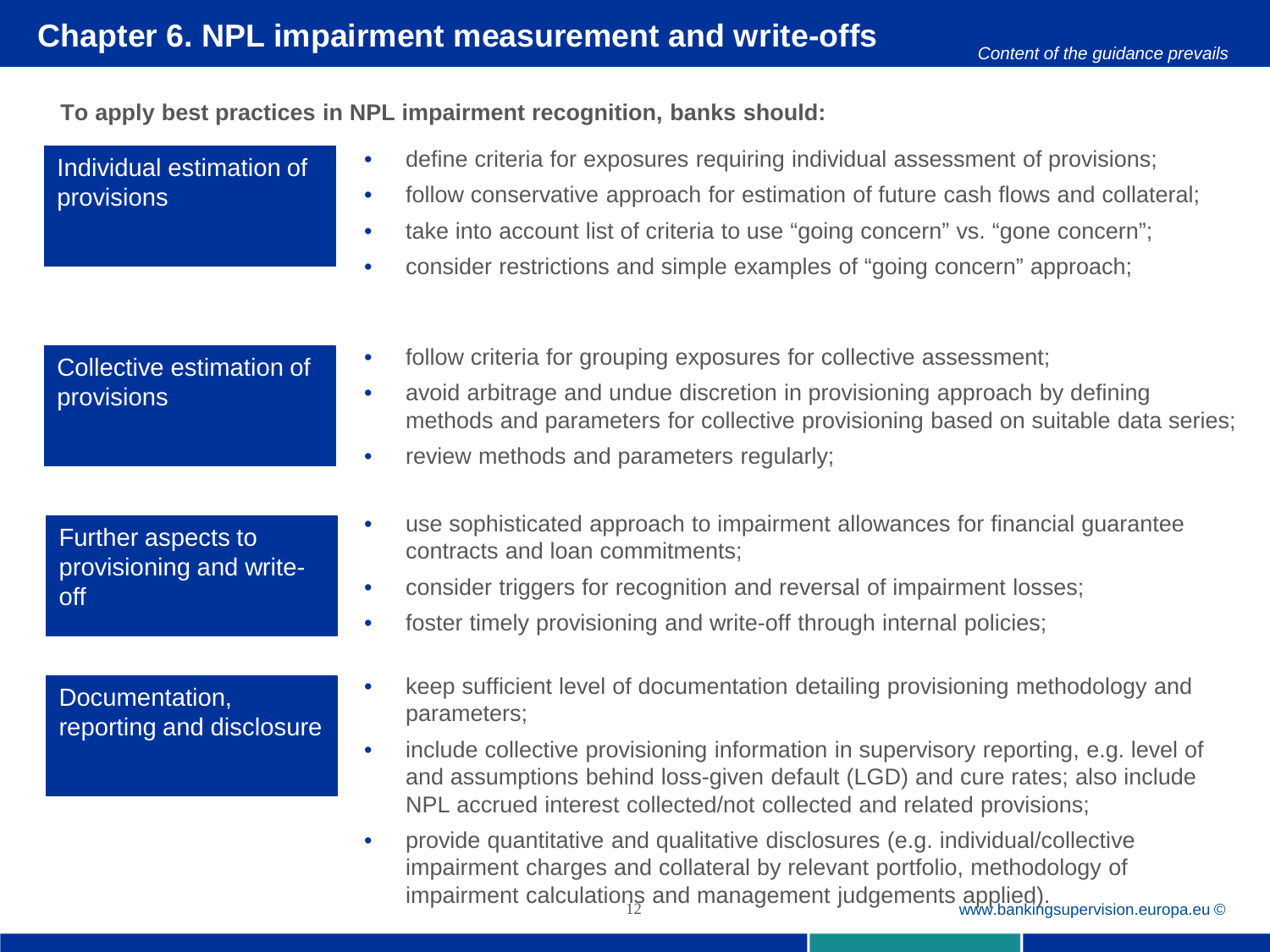## **Chapter 7. Collateral valuation for immovable property**

### **To comprehensively value collateral on immovable property, banks should:**

| Governance,<br>procedures and controls               | ensure strong independent control process including for appointment of<br>$\bullet$<br>appraisers, for sample reviews and for back-testing of valuations;<br>implement criteria for use of individual vs. indexed valuation (small exposures);<br>$\bullet$<br>use panel of independent appraisers (internal or external) with suitable<br>$\bullet$<br>qualifications and skill set;                                                                                                                                                                                  |
|------------------------------------------------------|------------------------------------------------------------------------------------------------------------------------------------------------------------------------------------------------------------------------------------------------------------------------------------------------------------------------------------------------------------------------------------------------------------------------------------------------------------------------------------------------------------------------------------------------------------------------|
| <b>Frequency and</b><br>methodology of<br>valuations | update valuations for all NPL collateral at least annually and define clear triggers<br>$\bullet$<br>for more frequent revaluations;<br>base valuations on market value, not on discounted replacement cost;<br>$\bullet$<br>in a "gone concern" approach, apply adequate discounts for liquidation costs and<br>$\bullet$<br>actual market price under given sales conditions, and also take into account an<br>adequate time-to-disposal and possible maintenance costs;<br>consistently track all collateral information and transactions in database;<br>$\bullet$ |
| <b>Valuation of foreclosed</b><br>assets             | pursue active sales policy for finished properties, and thus apply IFRS 5;<br>$\bullet$<br>generally, value foreclosed assets received at either (1) the amount of the<br>$\bullet$<br>financial assets applied treating the asset as collateral, or (2) the fair value of the<br>repossessed asset, less cost of selling, whichever is lower;<br>Reflect inability to sell foreclosed assets in appropriate liquidity discounts;<br>$\bullet$                                                                                                                         |
| <b>Disclosure</b>                                    | disclose for NPL collateral and foreclosed assets separately: value, NPV and<br>$\bullet$<br>provisions by type of assets and by vintage.                                                                                                                                                                                                                                                                                                                                                                                                                              |